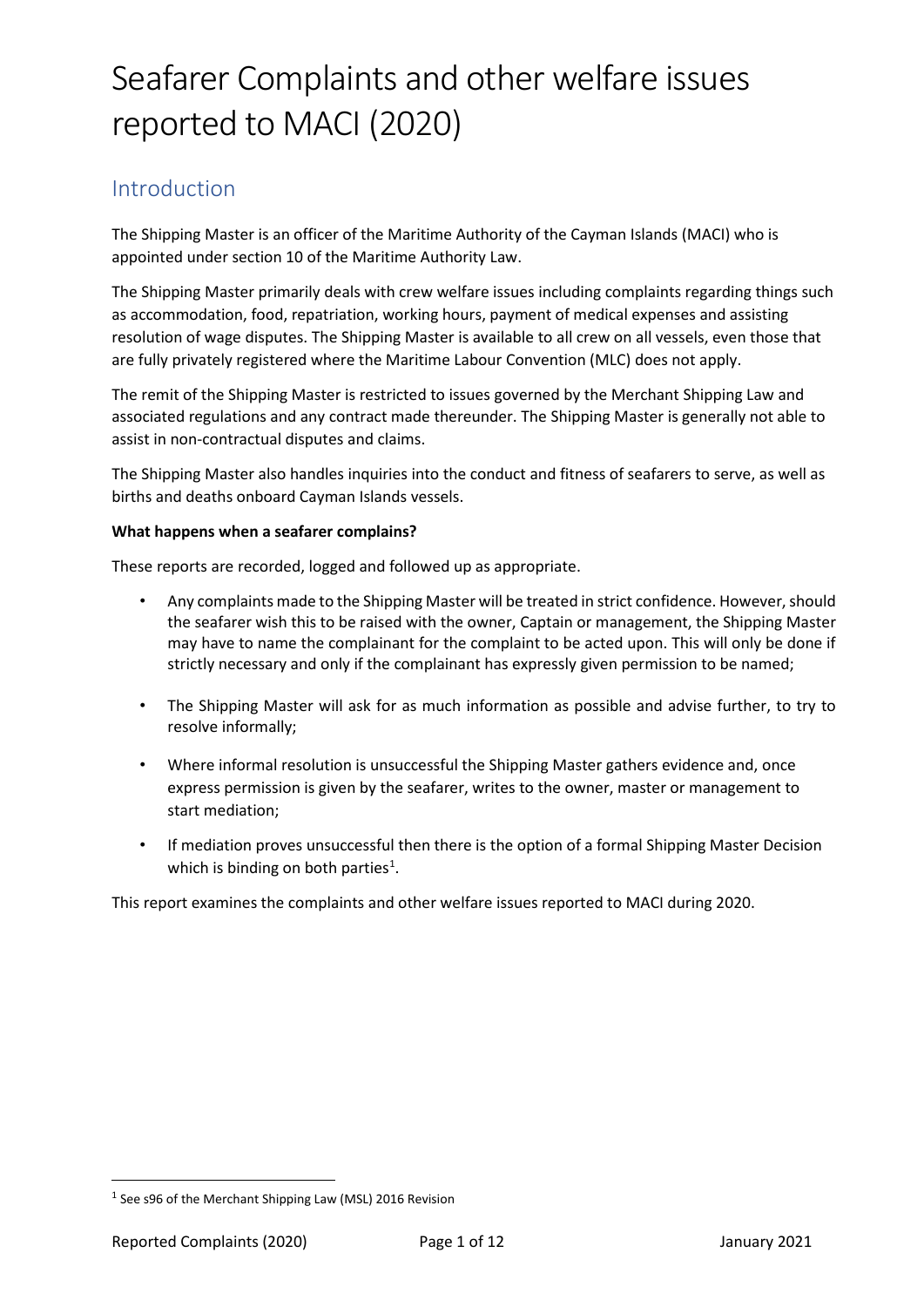### Reported Complaints by Category of Complaint in 2020

A total of [2](#page-1-0)17 complaints<sup>2</sup> were reported to MACI during 2020 an increase of 80 compared to 2019. These can be broken down as follows –

|                          | 2020       |       | 2019 |       |        |
|--------------------------|------------|-------|------|-------|--------|
|                          | <b>Num</b> | %     | Num  | %     | Change |
| <b>Wage Disputes</b>     | 109        | 50.2% | 52   | 38.0% | $+57$  |
| <b>Medical Treatment</b> | 8          | 3.7%  | 11   | 8.0%  | -3     |
| Repatriation             | 13         | 6.0%  | 10   | 7.3%  | $+3$   |
| Termination              | 41         | 18.9% | 36   | 26.3% | $+5$   |
| Bullying / Harassment    | 5          | 2.3%  | 5    | 3.6%  |        |
| <b>Safety Concerns</b>   | 5          | 2.3%  | 11   | 8.0%  | -6     |
| COVID-19 Related         | 25         | 11.5% | n/a  | n/a   | n/a    |
| Other $3$                | 11         | 5.1%  | 11   | 8.0%  |        |

#### Percentage of reported complaints by category of complaint (2019 and 2020)



<span id="page-1-0"></span> $2$  These are 168 separate complaints as some of the complaints cover more than one listed category

<span id="page-1-1"></span><sup>&</sup>lt;sup>3</sup> See Categories of Complaint section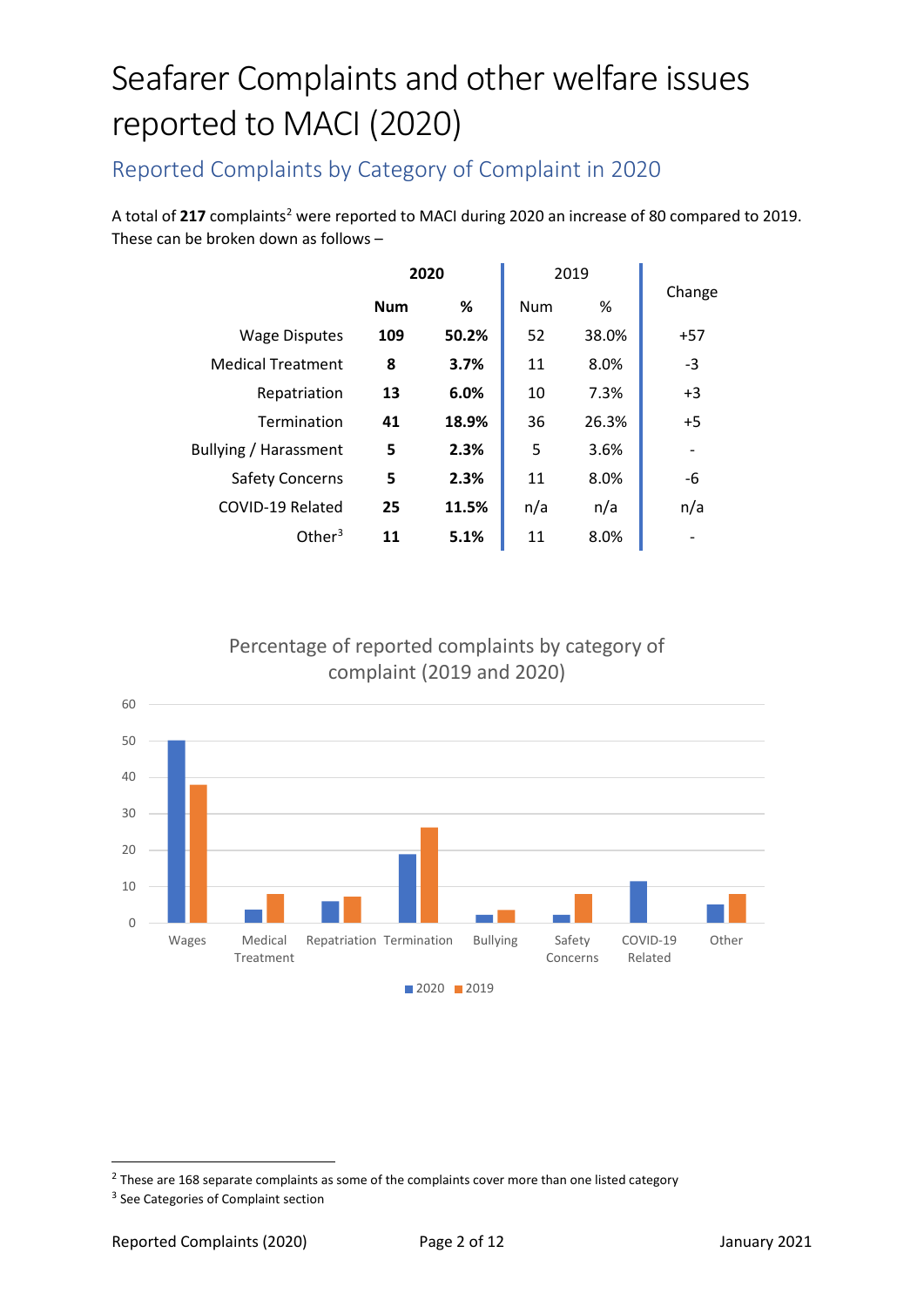<span id="page-2-0"></span>Complaints by Category of Complaint reported during 2020



### Complaints by Vessel Registration type in 2020

As well as breaking down the reports by "category of complaint", the incidents were also analysed as to ship type as follows<sup>[4](#page-2-0)</sup> –

|                                                              | 2020       |       | 2019          |       |        |  |
|--------------------------------------------------------------|------------|-------|---------------|-------|--------|--|
|                                                              | <b>Num</b> | ℅     | <b>Num</b>    | %     | Change |  |
| <b>Merchant Ships</b>                                        | 2          | 1.2%  | $\mathfrak z$ | 2.2%  |        |  |
| Passenger Yacht Code<br><b>Compliant Vessels</b>             | 11         | 6.5%  | n/a           | n/a   | n/a    |  |
| <b>Commercial Yachts</b>                                     | 29         | 17.3% | 16            | 17.4% | $+13$  |  |
| Private Yachts (in voluntary<br>MLC compliance) <sup>5</sup> | 46         | 27.4% | 16            | 17.4% | $+30$  |  |
| Others (pleasure vessels, etc) <sup>6</sup>                  | 80         | 47.6% | 58            | 63.0% | $+22$  |  |

<span id="page-2-2"></span><span id="page-2-1"></span><sup>5</sup> Some pleasure vessels may choose to voluntarily comply with the Maritime Labour Convention (MLC), 2006 as part of the Large Yacht Code and these are recorded distinctly from those which do not choose to maintain voluntary compliance. <sup>6</sup> This category is restricted to vessels over 24m in length.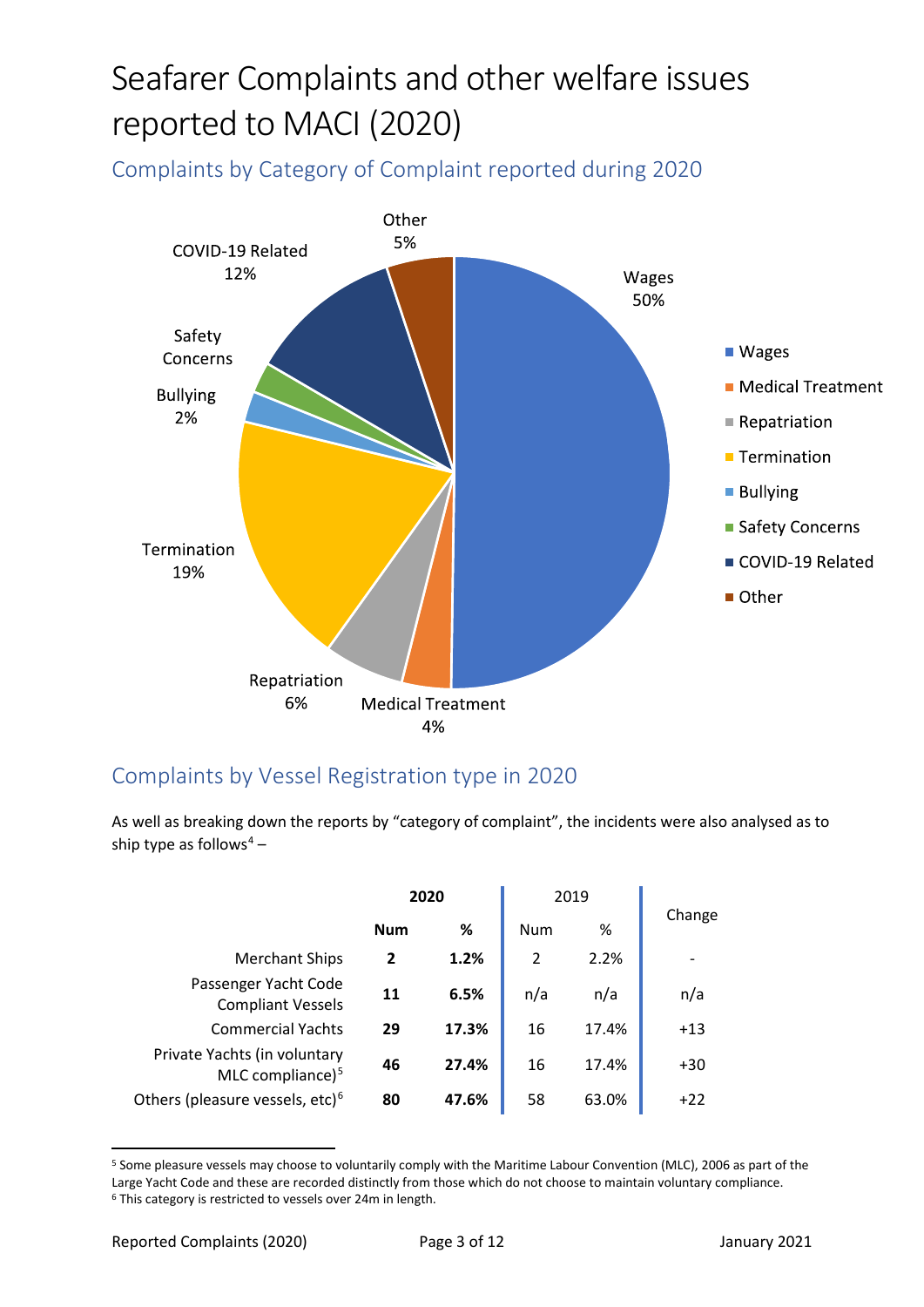<span id="page-3-0"></span>

### Complaint rate by vessel type

| <b>Ship Type:</b>     | <b>Number of units</b><br>registered: | <b>Number of</b><br>complaints: | <b>Complaint rate</b><br>per ship type: | 2019<br>Rate | Change   |
|-----------------------|---------------------------------------|---------------------------------|-----------------------------------------|--------------|----------|
| <b>Merchant Ships</b> | 207                                   | $\overline{2}$                  | 0.97 per 100                            | 0.939 per    | $+0.031$ |
|                       |                                       |                                 | units                                   | 100 units    |          |
| Commercial            | 111                                   | 40                              | 36.04 per 100                           | 13.9 per     | $+22.14$ |
| Yachts <sup>7</sup>   |                                       |                                 | units                                   | 100 units    |          |
| <b>Other Vessels</b>  | 963                                   | 126                             | 13.08 per 100                           | 8.32 per     | $+4.76$  |
| $(>24m)^8$            |                                       |                                 | units                                   | 100 units    |          |

<sup>6</sup> This category is restricted to vessels over 24m in length.

<sup>7</sup> Includes Passenger Yacht Code Compliant Vessels

<span id="page-3-1"></span><sup>8</sup> Unlike the previous section the "other vessels" have not been separated into those in voluntary MLC compliance and those that are not.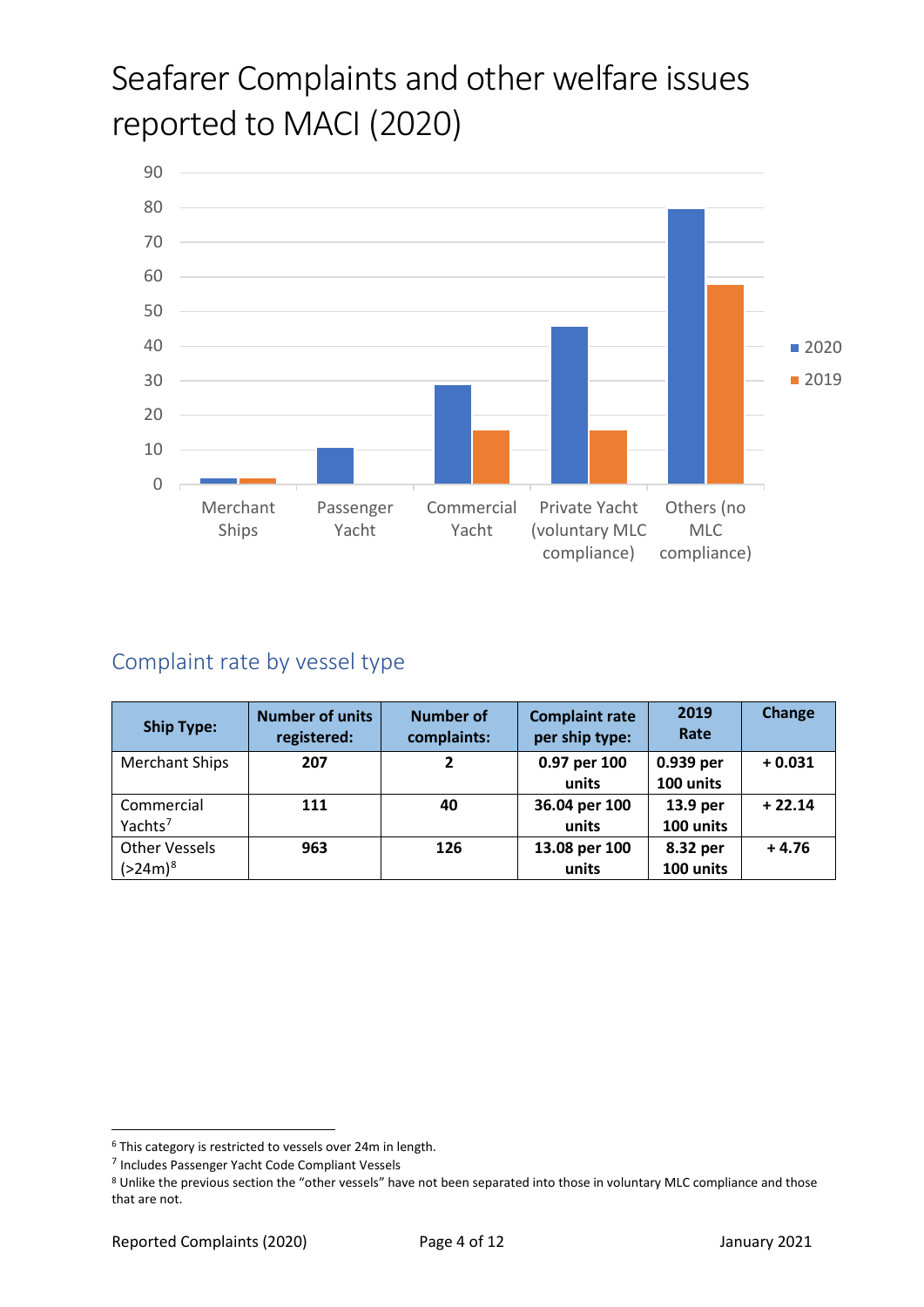Categories of Complaint:

#### Wages

Complaints about wages amounted to half of all of the complaints received by the Shipping Master (SM) in 2020. This was a significant increase both in actual numbers (more than double) and in the percentage of total complaints.

The majority of complaints relating to wages were for delays in payment. In addressing these sorts of complaints the SM normally advises seafarers to wait at least 2/3 weeks before involving the SM formally. However, informal advice is given straightaway which often resolves the issue without formal involvement. In most cases the delays are short and may be due to an oversight, bank delays or public holidays in the owner's home country.

Sometimes wage delays are more "intentional" for instance when a seafarer has been terminated due to a falling out or for misconduct. In such cases there may be a reluctance on both sides to resolve amicably and the SM does become formally involved. In such cases the SM sometimes needs to affirm to owners and captains that recovery from wages of any costs other than for the actual costs of repatriation, subject to a cap, (following termination with cause) is not permitted and any recovery from seafarers should take place in the courts but wages should be paid in full. In most cases when the SM becomes formally involved in such cases then the issue is resolved fairly quickly through negotiation. Occasionally the two parties are unable to reach agreement and in such cases there are two options; either a binding Shipping Master decision or either party can take legal action. There have been no requests for a formal decision regarding wages in 2020. A few disputes have resulted in legal action by one or both parties. In such cases the SM necessarily steps back from the dispute.

A complicating factor on some private yachts which are not voluntarily MLC compliant is where seafarers have no formal written contract. In such cases this makes involvement by the SM much more difficult. When a seafarer approaches MACI without a formal contract the SM cautions that it may prove difficult but tries to obtain as much information (text messages, emails etc) as possible to assist. Normally these disputes are resolved informally, as any other wage dispute, but sometimes where there is limited or no evidence it is impossible for MACI to become involved and these cases are closed either by the seafarer or the SM very early on. It is in both sides interests that all seafarers have a written contract when working on any Cayman Islands vessel.

In addition to wage delays another complaint that is fairly regular relates to leave from previous years. The MLC and the Law (and the model Seafarer Employment Agreement (SEA)) indicate that the minimum period of leave should be used in the year it accrues and not be carried over from one year into the next. Obviously this requires the vessel to provide ample opportunity to take the leave, though force majeure should be a consideration (for instance if there is a serious illness affecting opportunity to take that years full leave entitlement). In such cases where ample opportunity has been given to take their leave then the SM will caution a seafarer making a claim for leave earned in previous leave years that this may be refused. It would not be surprising if as a result of the impacts of the COVID-19 pandemic that there are a lot of queries or complaints about leave carry over/paying out arising in 2021.

Example: One yacht led to a lot of repeated complaints. This yacht was at the beginning voluntarily MLC compliant but later in 2020 dropped compliance. The Shipping Master engaged with managers (MLC Shipowner until MLC was dropped), employers and unions. The Shipping Master also involved the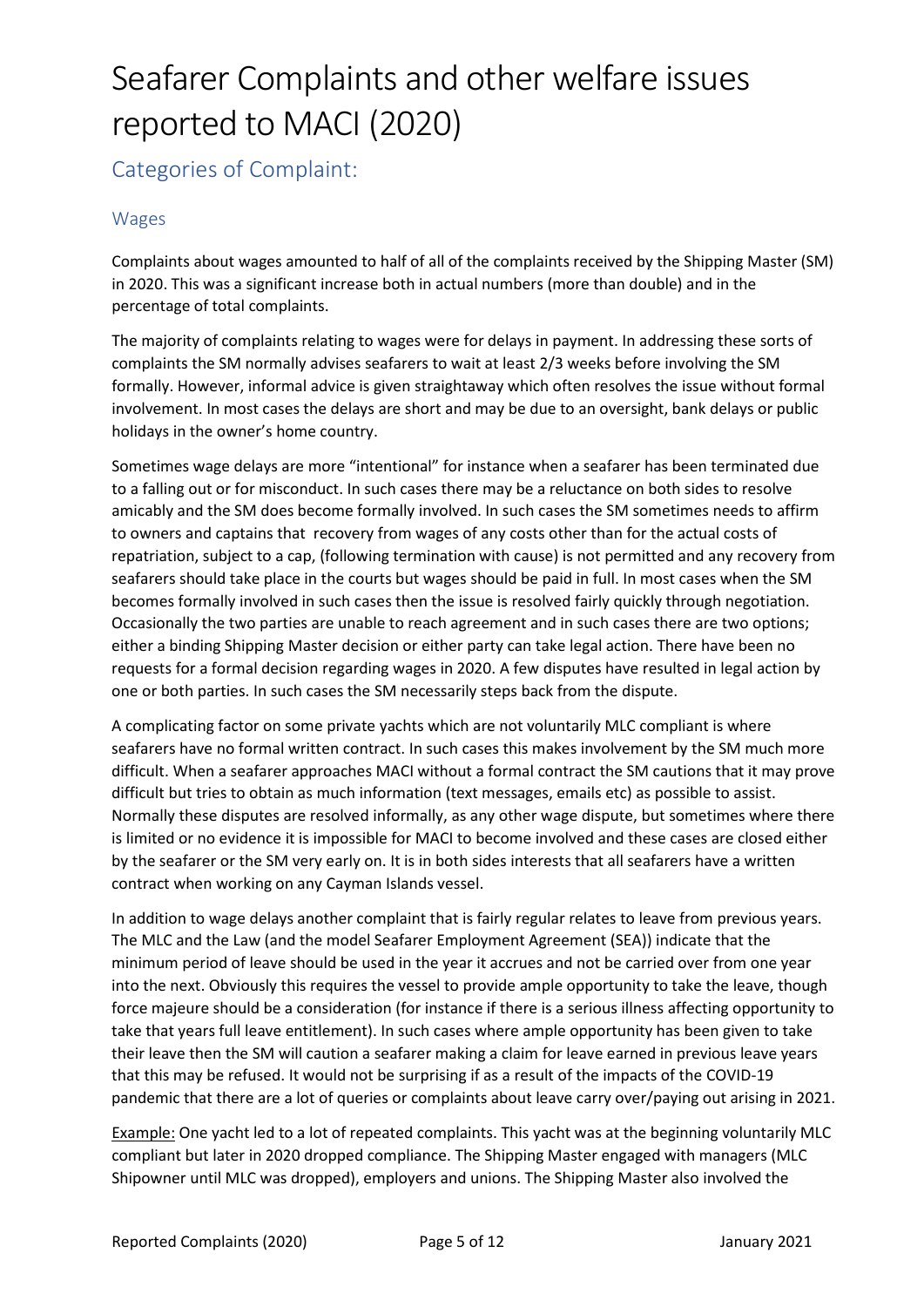Cayman Islands Shipping Registry (CISR) survey team for noting and further investigation or enforcement action as deemed necessary. After about 6 months of delays of varying lengths where wages were sometimes 1 week late but on occasion more than 2 months later these issues seemed to be resolved.

#### Medical Treatment

There were 8 complaints involving medical issues during 2020, this is a drop from 11 complaints last year despite there being a strong focus on health in the last year. Most of these complaints involved delayed payment of medical claims where a seafarer paid themselves, or where the vessel has refused to provide treatment and the seafarer has had treatment anyway. The liability for legitimate medical claims is on the vessel (under MLC this is for medical care onboard and up to 16 weeks afterwards, for private non-MLC vessels this is for the period onboard and up to the point of repatriation where necessary). Therefore, as far as possible treatment should be arranged and paid by the vessel / employer. Sometimes this may not be possible such as when the seafarer is on leave or has left the vessel (but the need for treatment arises from their time onboard). In such cases they should try to involve the vessel so that they are aware of a potential liability. In such cases when faced with a liability the employer / owner may well choose to request a second opinion on any diagnosis. Most vessels choose to maintain insurance against their liabilities for sick pay and medical treatment. However, it must be pointed out that even if insurance is held if there is any shortfall on any legitimate claim (such as a deductible or limit) or the insurance does not pay out the owner would still be liable for the whole costs.

Most claims were resolved quite quickly once the SM became involved and pointed out what probably should and shouldn't be paid. On occasion there were misunderstandings as to whether a seafarer on a private yacht without MLC compliance is entitled to medical care whilst working onboard. The SM confirmed that they are<sup>[9](#page-5-0)</sup> (though not necessarily for ongoing or later treatment after termination).

Example: A Seafarer became unwell onboard a yacht they saw a local doctor and was signed off (though the precise illness was undiagnosed). The seafarer was then terminated. Upon the seafarer's arrival home the illness was diagnosed and the seafarer was formally signed off but the employer said they wouldn't cover expenses or sick pay after termination. The Shipping Master confirmed that if the illness commenced whilst onboard the shipowner is liable to expenses and sick pay until the seafarer is declared fit for work. The employer eventually paid all expenses and sick pay.

#### Repatriation

There were 13 complaints where repatriation was part of the dispute as in previous years often repatriation wasn't the focus of the dispute which was usually linked to termination, in particular when the termination was for cause. In such cases the vessel is liable to arrange for the repatriation but may be able to deduct the costs of doing so from the final wages (usually up to \$1000 CI and it should be noted that this is a cap and not an absolute figure). Whilst the total number of complaints increased slightly from last year as a percentage of the complaints there was a marked decrease.

<span id="page-5-0"></span><sup>9</sup> See s108 (1) of the Merchant Shipping Law, 2016 Revision: *"If a person, while employed in a Cayman Islands ship, receives outside the Islands any surgical or medical treatment or such dental or optical treatment (including the repair or replacement of any appliance) as cannot be postponed without impairing efficiency, the reasonable expenses thereof shall be borne by the persons employing him."*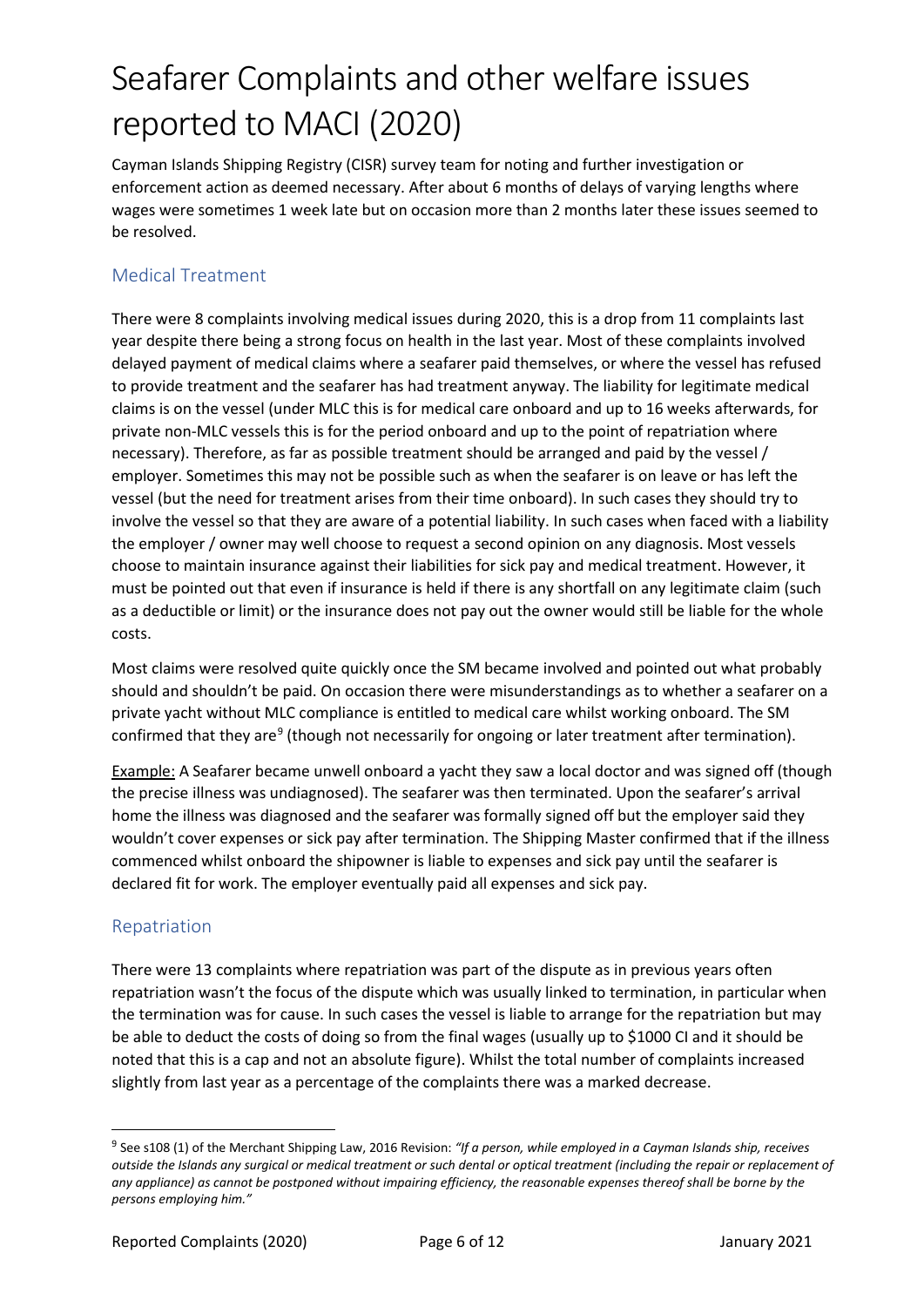In 2020 the COVID-19 pandemic severely affected flight availability and access in general to repatriation in many parts of the world throughout the year and into 2021. There is much general awareness of there being significant issues with seafarers being unable to be repatriated and staying onboard well in excess of their contractual periods of service. More on this is discussed in the COVID-19 section of the report but there were few actual complaints relating to repatriation and COVID-19.

Other issues relating to repatriation involved places for return not being the home (or a different place during the early stage of employment) in the contract. This is acceptable where the seafarer agrees in the contract or the seafarer wishes to delay repatriation rather than take it as soon as practicable or to fly somewhere else other than the place for return. Both of these are not rights and could be seen as declining the right of repatriation. Finally as with wage disputes where no contract is in place it can be difficult to resolve such issues

Example: Early on in the COVID 19 pandemic a seafarer was maintained by the vessel for a long time (10 weeks) due to no flights being available at all to their home country. The managers eventually managed to secure a flight and unfortunately, despite the considerable efforts that the managers made (assisted by the SM), the seafarer did not turn up at the airport to take the flight as they had obtained other employment but did not inform anyone.

#### **Termination**

The second most common complaint (though often alongside complaints about wages/leave pay or repatriation) in 2020 related to termination. In many cases these were allegations of "unfair dismissal" which can be very difficult to prove and for seafarers is generally excluded from employment tribunals in most jurisdictions<sup>10</sup>. The SM usually cautions on this at a very early stage in the dispute and suggests if the seafarer does wish to appeal their dismissal that they speak to a lawyer. The SM will still get involved in any linked complaints, such as delayed wages, which are normally resolved.

Fairly common complaints linked with termination occur where accrued leave was offset against the notice period where the seafarer served some or all of their notice period off the vessel. Provided the contract does not prohibit this and any balance of leave or notice is paid $11$  there is nothing to prevent this from being implemented. Although unfair dismissal is generally not available, action for wrongful dismissal, (where the termination provisions of the contract are not followed) is actionable and the SM will assist in these cases.

There were a number of COVID-19 related complaints relating to termination and some of these will be discussed in the COVID-19 section of this report.

Example: On one vessel the entire crew all laid off in one go but wages were delayed by more than one month despite the seafarers regularly asking the managers of the vessel. This was all resolved very quickly without the need for "formal" involvement once the Shipping Master suggested they approach MLC shipowner rather than the day to day managers.

<span id="page-6-1"></span><span id="page-6-0"></span> $^{10}$  Whilst Unfair dismissal is generally excluded the seafarer may be able to claim by virtue of his country of domicile<br> $^{11}$  As an example a seafarer's contract requires 30 days' notice of termination and they resig immediately. At that stage they had accrued 45 days leave. In such case they should be paid the 30 days' notice pay and then a balance of 15 days accrued leave. If they had 20 days accrued leave then they would simply be paid for the 30 days' notice period.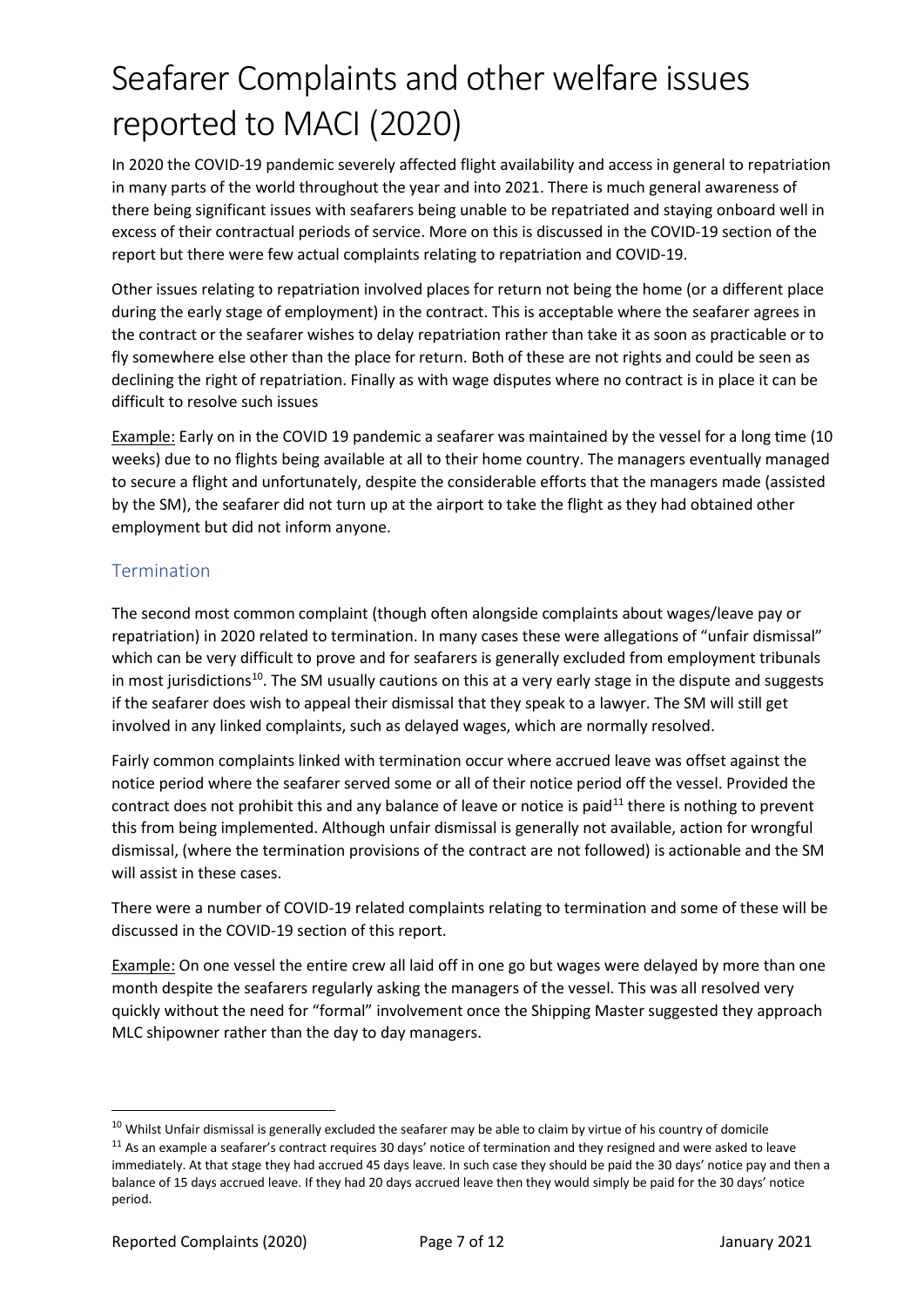#### Bullying and harassment $12$

There have been 5 claims where bullying and/or harassment has been alleged which is the same number as 2019. Sometimes these complaints are linked to termination and often raised rather a long time afterwards. In such cases this may be very difficult to prove though the SM asks for as much information as possible and what action the seafarer wishes to be taken.

There was a quite serious allegation which resulted in the complainant feeling extremely unsafe and initially, due to the lack of flights resulting from the COVID-19 pandemic, being unable to disembark. The SM worked quickly and effectively with the DPA of the management company to address this and the seafarer was moved to another vessel nearby and then flown home on a chartered flight at very short notice.

There has been another fairly serious sounding complaint where MACI advised the seafarer and suggested involvement of local authorities (including the police) where vessel is located. With the permission of the seafarer passed on anonymised information to the CISR survey team for noting and further investigation or enforcement action as deemed necessary.

In addition, whilst there have been no examples of this in 2020, where an allegation may be considered a breach of Cayman Islands criminal law MACI could offer to inform the Royal Cayman Islands Police Service (RCIPS) for their consideration of whether further action is appropriate. In most cases criminal activity would be investigated in the jurisdiction that the conduct was alleged to have taken place although the RCIPS may investigate crimes conducted on Cayman Islands vessels in international waters.

#### Safety Concerns

There have been 5 complaints raising safety concerns as an issue. This is a significant drop from 2019 where there were such 11 complaints.

Given that private vessels do not have to comply with SOLAS or the Large Yacht Code then complaints about "safety issues" on these vessels can be very difficult to investigate further unless the allegations would also break laws in the area (in which case MACI would advise involving the local authorities) or Cayman Islands Law. In the latter case could MACI offer to inform the Royal Cayman Islands Police Service (RCIPS) for their consideration of whether further action is appropriate. Whilst it is difficult to action such issues for purely private yachts, MACI does have the option to remove Certificates for vessels that may choose to hold these voluntarily, in the case of breaches of safety requirements.

When the SM has the permission of the seafarer and claims seem reasonable on commercially registered vessels (Ships and Yachts), or private yachts which have chosen the voluntarily comply with the Large Yacht Code, the SM passed on the claims to the CISR survey team. They noted and further investigation or enforcement action as deemed necessary such as noting on the file for future surveys or for an unannounced survey.

#### COVID-19 Related Complaints / queries

The COVID 19 Pandemic has clearly had a considerable impact on the whole world not least the shipping industry and this has led to a lot of queries and complaints to the Shipping Master. There have been 25

<span id="page-7-0"></span><sup>&</sup>lt;sup>12</sup> The 2016 Amendments to the MLC (which entered into force in 2019) require shipowners, companies and employers to specifically address bullying and harassment in their procedures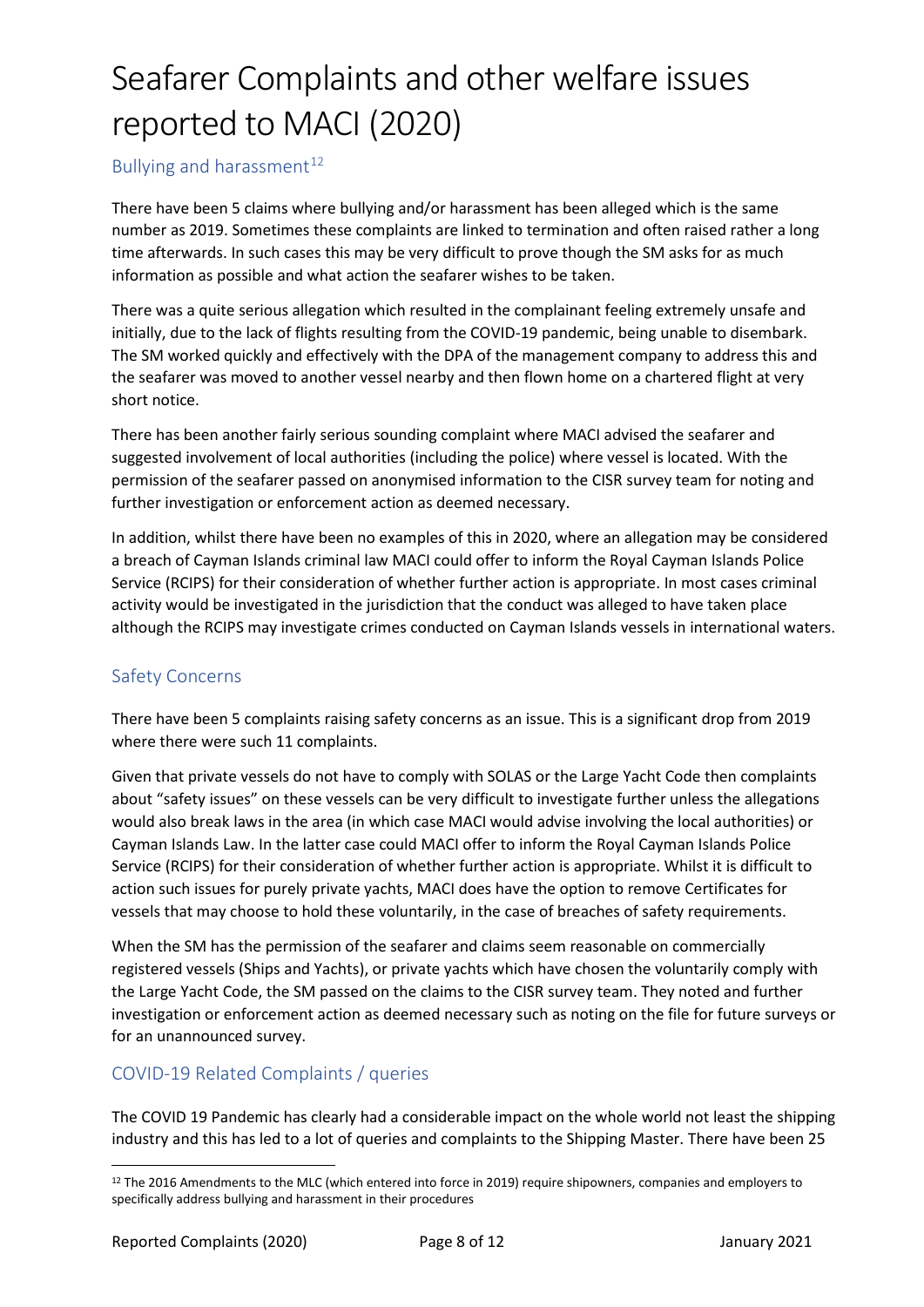specific complaints directly related to the pandemic, however it is considered that many other complaints in 2020 were partly related without COVID-19 being the focus.

As noted previously there have been well known issues in the media surrounding availability of flights, crew changes and seafarers working onboard well in excess of their maximum periods of service. Whilst there have been few of these that have resulted in actual complaints, in particular in yachting, the SM has had to regularly advise on repatriation rights particularly where there are delays. Linked to this there have been a number of complaints from crew that have been asked to delay their leave due to flight delays. It is of course important for many reasons that seafarers take their leave when available and practicable. However, provided that the crew have not exceeded the maximum continuous period of service of 11 months any leave could be postponed due to the exigencies of the vessel (and might also be to crew's benefit as much of their leave period might be taken up by quarantine). Therefore, it is possible that leave could be postponed for up to 11 months from when the seafarer last joined the vessel until the situation improves. That said it is important that leave can be used in the year it accrues where feasible. It should be noted that many Port States are taking a strict line on extended service periods and an operator should always discuss with the Flag State when this situation arises.

Other complaints arising from the pandemic resulted from the fact that in yachting there was a much shorter or no "season" in 2020 which of course led to there being less need for full crews. Some shipowners made changes to terms and conditions including furloughing, reduced wages, requiring crew to take leave at a different time (or in advance) or even unpaid leave. This led to a number of complaints from seafarers though the SM generally said such approaches are being used in many countries and industries ashore. As such as a flag we couldn't oppose this provided crew specifically agree, where necessary in an addendum to their SEA. If the seafarer refused to the reduced wages or other change in terms then they could be terminated with notice (it would certainly not be misconduct) but they must be repatriated unless already at their place of repatriation then until they return home (even if delayed by travel restrictions). They must also be paid any notice period and any accrued leave (at the original salary), in addition the shipowner must make such provision as is necessary for their relief and maintenance (including food, lodging, medical expenses) pending repatriation.

There have also been queries from crew who are at their home and are concerned about returning to the vessel and the risks from the virus. The SM indicated that if seafarers are unwilling to return to the vessel when this is an option (such as flights are available) then this could be considered a breach of contract and therefore termination without notice could be an option. However, given the global situation and that many countries were advising against all travel it would be expected that shipowners be pragmatic here but perhaps a mutual agreement to less or no notice would be appropriate.

Some crew have commented that they have been asked to take leave in a different place than their repatriation destination in their contract. The MLC says that crew have a right to take leave in their place of repatriation, however, given the myriad issues with flights and quarantine arising from the pandemic this has not always been practicable or even possible. As noted above leave can be delayed for up to 11 months since last joining however if both parties mutually agree to a different place for leave then this is acceptable though ideally everyone should be sent home at least once during the calendar year for leave.

Finally, there have been a lots of concerns raised about self-isolation and mandatory quarantine both upon return home (following termination) and when joining the vessel and whether wages and the costs of any quarantine should be paid in full. "Precautionary self-isolation" may not be considered as in the service of the ship and is at the discretion of the employer. If isolation is imposed by the employer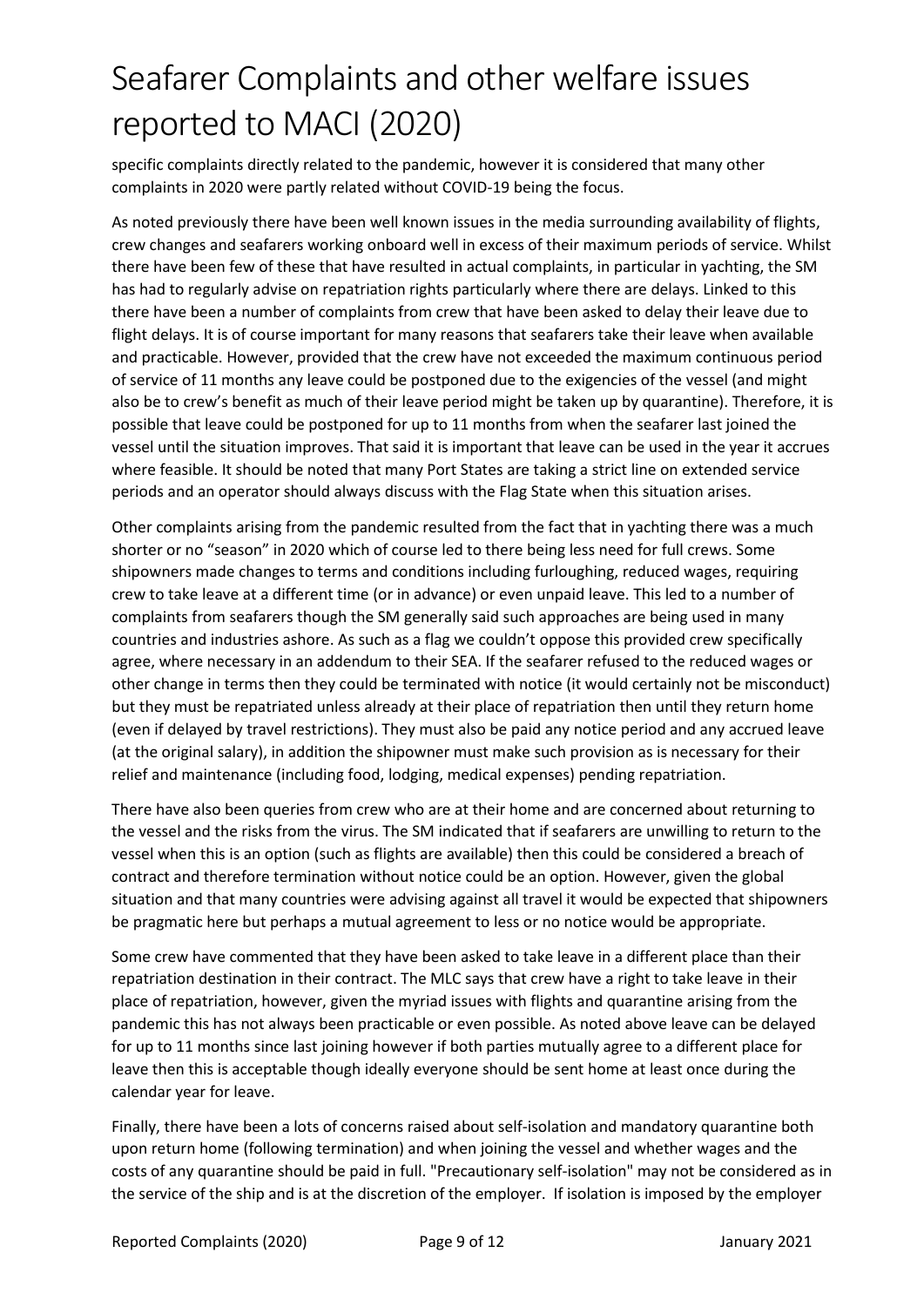prior to or on arrival at the vessel then it should be considered part of the period of service and paid accordingly. If the seafarer receives much more than 38 days leave per year then it could be considered neutral time (basic wages but no leave accrued). Where crew have to quarantine by government rules away from the place of repatriation in their SEA (either leaving or joining the vessel) this should be considered as part of the period of service and therefore paid accordingly. This is difficult to insist upon where they are actually at their agreed place of repatriation. Included in the duty pending repatriation under the law is any reasonable accommodation, food, medical and other expenses.

Example: if the seafarer's home address is the agreed repatriation destination and they can quarantine there then this is not strictly part of period of service; if they have to quarantine somewhere else (such as a hotel or quarantine facility) then this would be considered part of period of service (wages and expenses paid); if the place of repatriation is the airport nearest to home then liability ends when arriving at the airport so any quarantine is not strictly part of the period of service.

#### **Other**

As in 2019 there have been 11 complaints during 2020 relating to issues where there were not a significant number of similar complaints on such an issue as such these have been categorised as "other". These complaints concerned:

- Accommodation 1
- Food 1
- Belongings/Personal Property 2
- Discharge Book / reference 3
- Tips/Bonus/Gratuity 2 (the Shipping Master cannot get involved in disputes over bonuses or gratuities unless these are contractually binding)
- Hours of Rest 2 (as per last year's report this is slightly surprising as anecdotally this is seen as a significant issue, in particular on yachts during "the season", but only an increase of one formal complaint since 2019).

#### Findings from 2020

Looking at the circumstances surrounding the seafarer complaints and welfare issues reported to MACI in 2020 there are a number of conclusions that are worth noting:

- There was a very significant increase in complaints from previous years, some of this was a result of a significant number of complaints from single vessels. There was an increase from 92 in 2019 to 168 in 2019 (additionally 2019 was a marked increase on 2018). It is highly likely that much of this increase is a direct result of the COVID-19 pandemic.
- In comparison to other similar flags (including the Red Ensign Group) the Cayman Islands continue to see a very high number of complaints but it is considered that this is in part due to the fact that complaints get heard and seafarers do have options
- Very few (1%) complaints come from Merchant Ships, and very high percentage of complaints (75%) come from pleasure vessels in particular those without voluntary MLC compliance. MLC seems to continue to be working but…..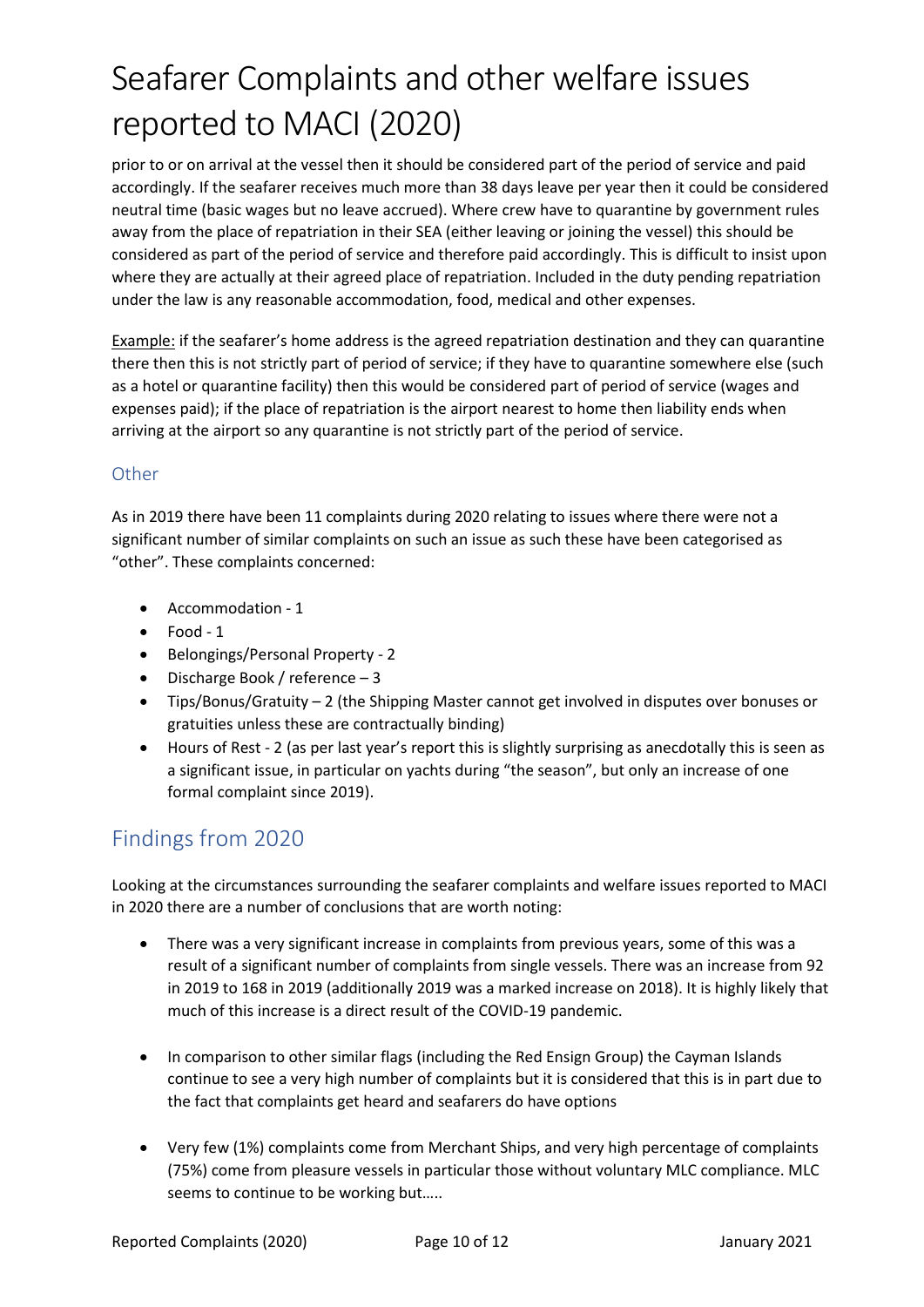- …..the complaint rate on commercial yachts is significantly higher than that for all pleasure vessels and the rate has nearly doubled in 2020 (though not in overall percentage of complaints received).
- 50% of all complaints concerned delayed or unpaid wages. This is a significant increase from 2019 where 38% of complaints involved wages. In fact given the increased numbers of complaints this year the number of wage related complaints has more than doubled from 2019. As all of these complaints are from seafarers on yachts we must consider that the COVID-19 pandemic may have had a significant impact on some yacht owners.
- Early on in the pandemic there were a lot of queries and issues regarding repatriation due to flight delays / cancellations. There was perhaps surprisingly only a small increase in the number of complaints related to repatriation (and given the increase in complaints generally a decrease in the percentage of such complaints). This may be a result of pragmatism and understanding that the situation was unprecedented from both the seafarer and shipowner / managers.
- COVID-19 quarantine requirements continue to be a source of considerable queries and complaints in particular where changes occur at short notice in particular in countries of residence. This particularly affects yacht crew many of whom reside in countries which have stricter quarantine requirements than some countries. There are also considerable costs and delays involved in obtaining clearance to fly home. As such all parties should continue to show flexibility and pragmatism here in particular with regard to taking of leave prior to reaching the maximum period of service.
- There are still a significant number of seafarers working on private yachts without contracts (though anecdotally it is believed this is far less common than in the past which may be linked to MLC awareness and seafarer expectations). As part of the planned revision of the Merchant Shipping Law it is intended that maintaining a basic contract (not SEA) will be made a statutory requirement for all seafarers. It should be noted that contracts benefit not only the seafarer but the persons employing them. It should also be noted, there are certain statutory obligations that apply on private yachts, such as repatriation and the requirement for medical care, and these requirements apply irrespective of the contract. Having a contract is beneficial in that all obligations are understood and this makes it easier for the SM to determine entitlements.
- Most complaints are resolved fairly successfully and rapidly once the Shipping Master becomes involved……and often resolved when the seafarer mentions that the Shipping Master has been made aware of the issue!